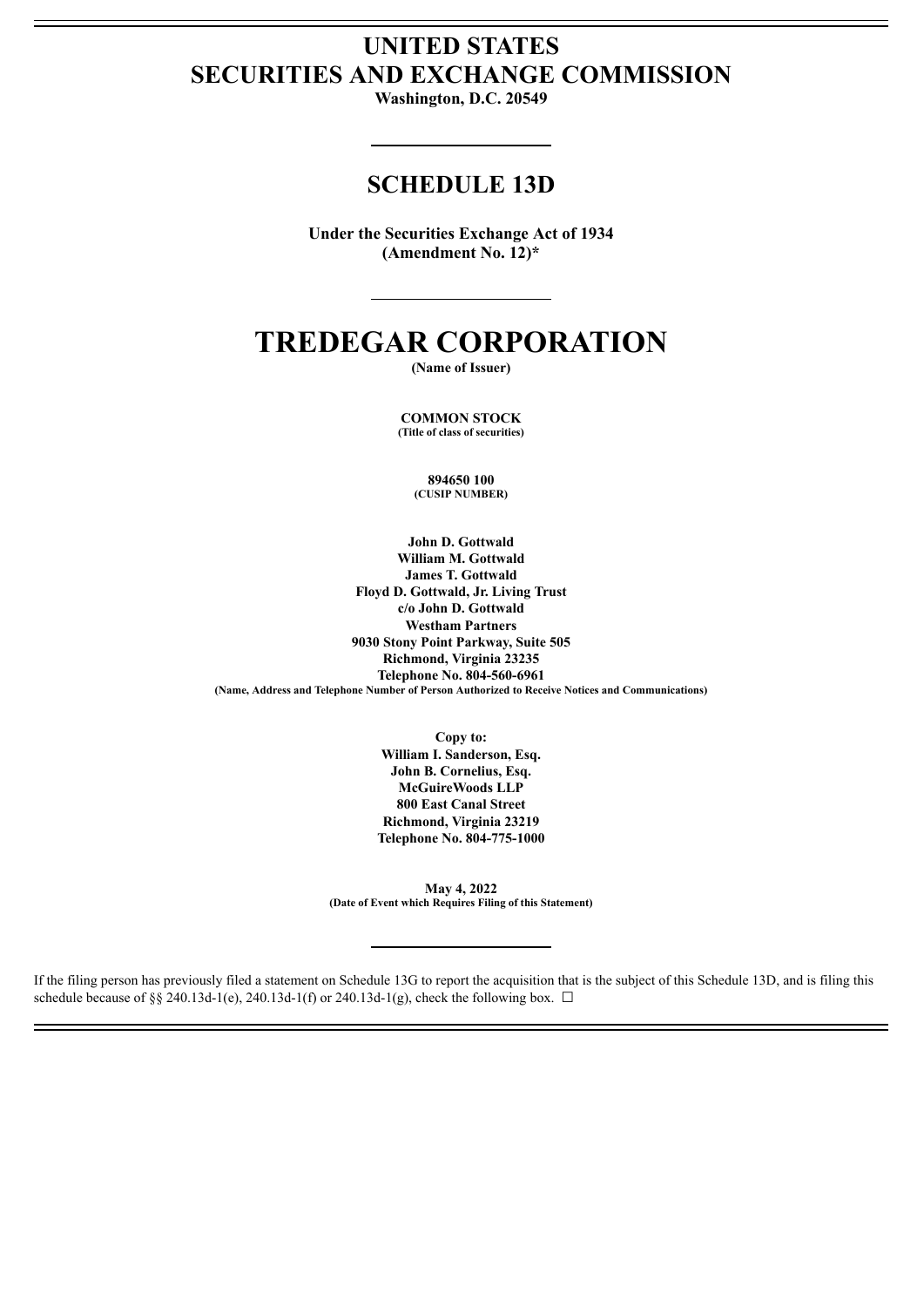CUSIP NO. 894650 100 **Page 2 of 9** 13D **Page 2 of 9** 

| 1               | NAMES OF REPORTING PERSON                                                                        |                |                                                              |  |  |  |  |
|-----------------|--------------------------------------------------------------------------------------------------|----------------|--------------------------------------------------------------|--|--|--|--|
|                 | John D. Gottwald                                                                                 |                |                                                              |  |  |  |  |
| $\overline{2}$  | CHECK THE APPROPRIATE BOX IF A MEMBER OF A GROUP (See instructions)                              |                |                                                              |  |  |  |  |
|                 | (a) $\Box$<br>$(b) \boxtimes$                                                                    |                |                                                              |  |  |  |  |
|                 |                                                                                                  |                |                                                              |  |  |  |  |
| 3               | <b>SEC USE ONLY</b>                                                                              |                |                                                              |  |  |  |  |
| $\overline{4}$  | <b>SOURCE OF FUNDS</b>                                                                           |                |                                                              |  |  |  |  |
|                 |                                                                                                  |                |                                                              |  |  |  |  |
| 5               | PF and OO<br>CHECK IF DISCLOSURE OF LEGAL PROCEEDINGS IS REQUIRED PURSUANT TO ITEMS 2(d) or 2(e) |                |                                                              |  |  |  |  |
|                 |                                                                                                  |                |                                                              |  |  |  |  |
| 6               | CITIZENSHIP OR PLACE OF ORGANIZATION                                                             |                |                                                              |  |  |  |  |
|                 | <b>USA</b>                                                                                       |                |                                                              |  |  |  |  |
|                 |                                                                                                  | 7              | <b>SOLE VOTING POWER</b>                                     |  |  |  |  |
|                 |                                                                                                  |                |                                                              |  |  |  |  |
|                 | NUMBER OF                                                                                        |                | 1,908,355                                                    |  |  |  |  |
|                 | <b>SHARES</b><br><b>BENEFICIALLY</b>                                                             | $\overline{8}$ | <b>SHARED VOTING POWER</b>                                   |  |  |  |  |
|                 | <b>OWNED BY</b>                                                                                  |                |                                                              |  |  |  |  |
|                 | <b>EACH</b>                                                                                      | 9              | 4,497,531                                                    |  |  |  |  |
|                 | <b>REPORTING</b>                                                                                 |                | <b>SOLE DISPOSITIVE POWER</b>                                |  |  |  |  |
|                 | <b>PERSON</b><br><b>WITH</b>                                                                     |                | 1,908,355                                                    |  |  |  |  |
|                 |                                                                                                  | 10             | <b>SHARED DISPOSITIVE POWER</b>                              |  |  |  |  |
|                 |                                                                                                  |                |                                                              |  |  |  |  |
|                 |                                                                                                  |                | 4,497,531                                                    |  |  |  |  |
| 11              |                                                                                                  |                | AGGREGATE AMOUNT BENEFICIALLY OWNED BY EACH REPORTING PERSON |  |  |  |  |
|                 | 6,405,886                                                                                        |                |                                                              |  |  |  |  |
| 12              | CHECK BOX, IF THE AGGREGATE AMOUNT IN ROW (11) EXCLUDES CERTAIN SHARES (See Instructions)        |                |                                                              |  |  |  |  |
|                 |                                                                                                  |                |                                                              |  |  |  |  |
|                 | ⊠                                                                                                |                |                                                              |  |  |  |  |
| 13              | PERCENT OF CLASS REPRESENTED BY AMOUNT IN ROW (11)                                               |                |                                                              |  |  |  |  |
|                 | $18.9\%(1)$                                                                                      |                |                                                              |  |  |  |  |
| $\overline{14}$ |                                                                                                  |                | <b>TYPE OF REPORTING PERSON</b>                              |  |  |  |  |
|                 |                                                                                                  |                |                                                              |  |  |  |  |
|                 | IN                                                                                               |                |                                                              |  |  |  |  |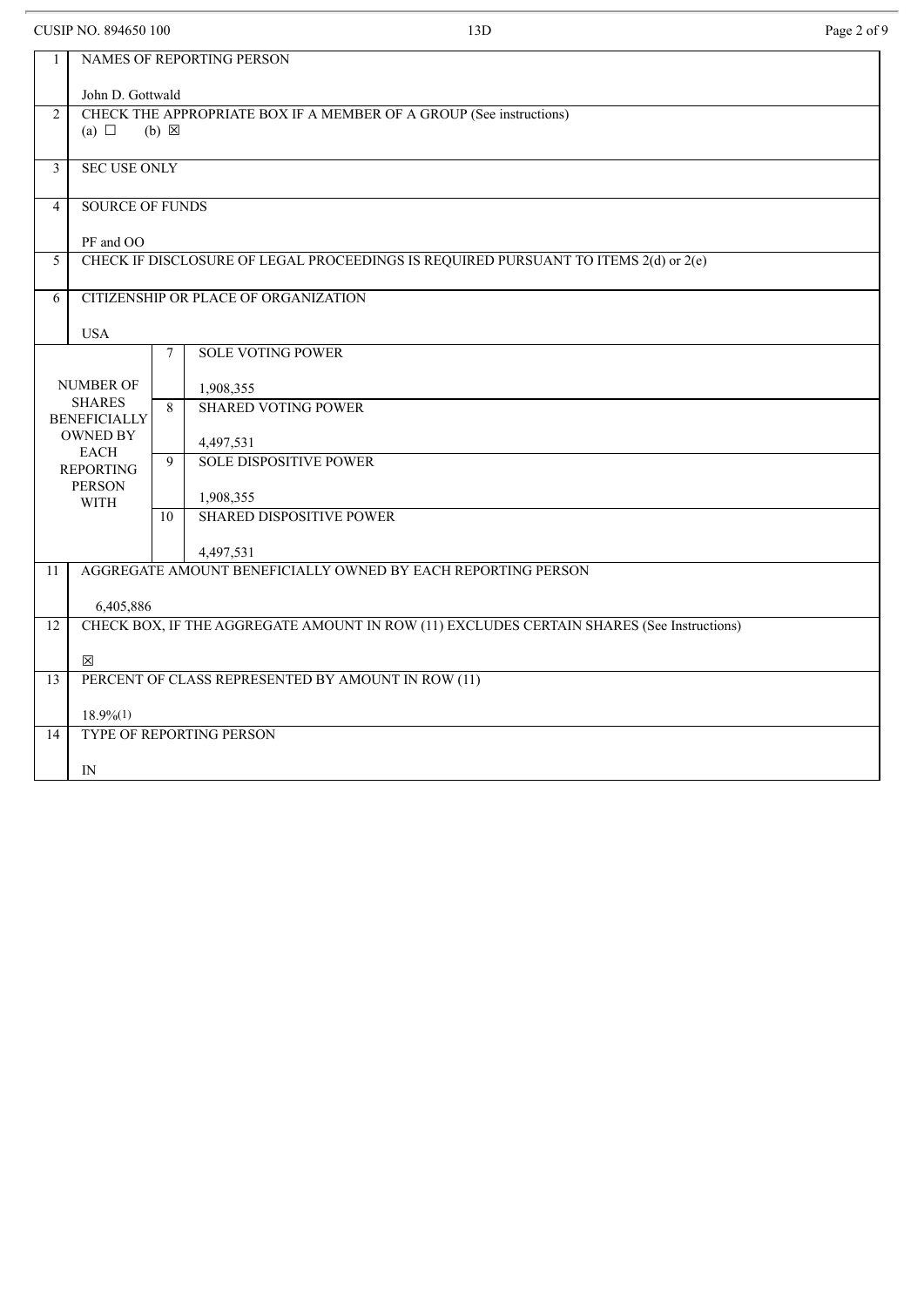CUSIP NO. 894650 100 **Page 3 of 9** 13D **Page 3 of 9** 

| $\mathbf{1}$   | NAMES OF REPORTING PERSON                                                                 |                 |                                                              |  |  |  |  |
|----------------|-------------------------------------------------------------------------------------------|-----------------|--------------------------------------------------------------|--|--|--|--|
|                | William M. Gottwald                                                                       |                 |                                                              |  |  |  |  |
| $\overline{2}$ | CHECK THE APPROPRIATE BOX IF A MEMBER OF A GROUP (See instructions)                       |                 |                                                              |  |  |  |  |
|                | (a) $\Box$<br>$(b) \boxtimes$                                                             |                 |                                                              |  |  |  |  |
| 3              |                                                                                           |                 |                                                              |  |  |  |  |
|                | <b>SEC USE ONLY</b>                                                                       |                 |                                                              |  |  |  |  |
| $\overline{4}$ | <b>SOURCE OF FUNDS*</b>                                                                   |                 |                                                              |  |  |  |  |
|                | PF and OO                                                                                 |                 |                                                              |  |  |  |  |
| 5              | CHECK IF DISCLOSURE OF LEGAL PROCEEDINGS IS REQUIRED PURSUANT TO ITEMS 2(d) or 2(e)       |                 |                                                              |  |  |  |  |
|                |                                                                                           |                 |                                                              |  |  |  |  |
| 6              |                                                                                           |                 | CITIZENSHIP OR PLACE OF ORGANIZATION                         |  |  |  |  |
|                | <b>USA</b>                                                                                |                 |                                                              |  |  |  |  |
|                |                                                                                           | $7\phantom{.0}$ | <b>SOLE VOTING POWER</b>                                     |  |  |  |  |
|                |                                                                                           |                 |                                                              |  |  |  |  |
|                | <b>NUMBER OF</b><br><b>SHARES</b>                                                         | $\overline{8}$  | 68,051                                                       |  |  |  |  |
|                | <b>BENEFICIALLY</b>                                                                       |                 | <b>SHARED VOTING POWER</b>                                   |  |  |  |  |
|                | <b>OWNED BY</b>                                                                           |                 | 4,379,047                                                    |  |  |  |  |
|                | <b>EACH</b><br><b>REPORTING</b>                                                           | 9               | <b>SOLE DISPOSITIVE POWER</b>                                |  |  |  |  |
|                | <b>PERSON</b>                                                                             |                 |                                                              |  |  |  |  |
|                | <b>WITH</b>                                                                               | 10              | 68,051<br><b>SHARED DISPOSITIVE POWER</b>                    |  |  |  |  |
|                |                                                                                           |                 |                                                              |  |  |  |  |
|                |                                                                                           |                 | 4,379,047                                                    |  |  |  |  |
| 11             |                                                                                           |                 | AGGREGATE AMOUNT BENEFICIALLY OWNED BY EACH REPORTING PERSON |  |  |  |  |
|                | 4,447,098                                                                                 |                 |                                                              |  |  |  |  |
| 12             | CHECK BOX, IF THE AGGREGATE AMOUNT IN ROW (11) EXCLUDES CERTAIN SHARES (See Instructions) |                 |                                                              |  |  |  |  |
|                |                                                                                           |                 |                                                              |  |  |  |  |
|                | 冈                                                                                         |                 |                                                              |  |  |  |  |
| 13             | PERCENT OF CLASS REPRESENTED BY AMOUNT IN ROW (11)                                        |                 |                                                              |  |  |  |  |
|                | $13.1\%/1)$                                                                               |                 |                                                              |  |  |  |  |
| 14             |                                                                                           |                 | TYPE OF REPORTING PERSON                                     |  |  |  |  |
|                |                                                                                           |                 |                                                              |  |  |  |  |
|                | IN                                                                                        |                 |                                                              |  |  |  |  |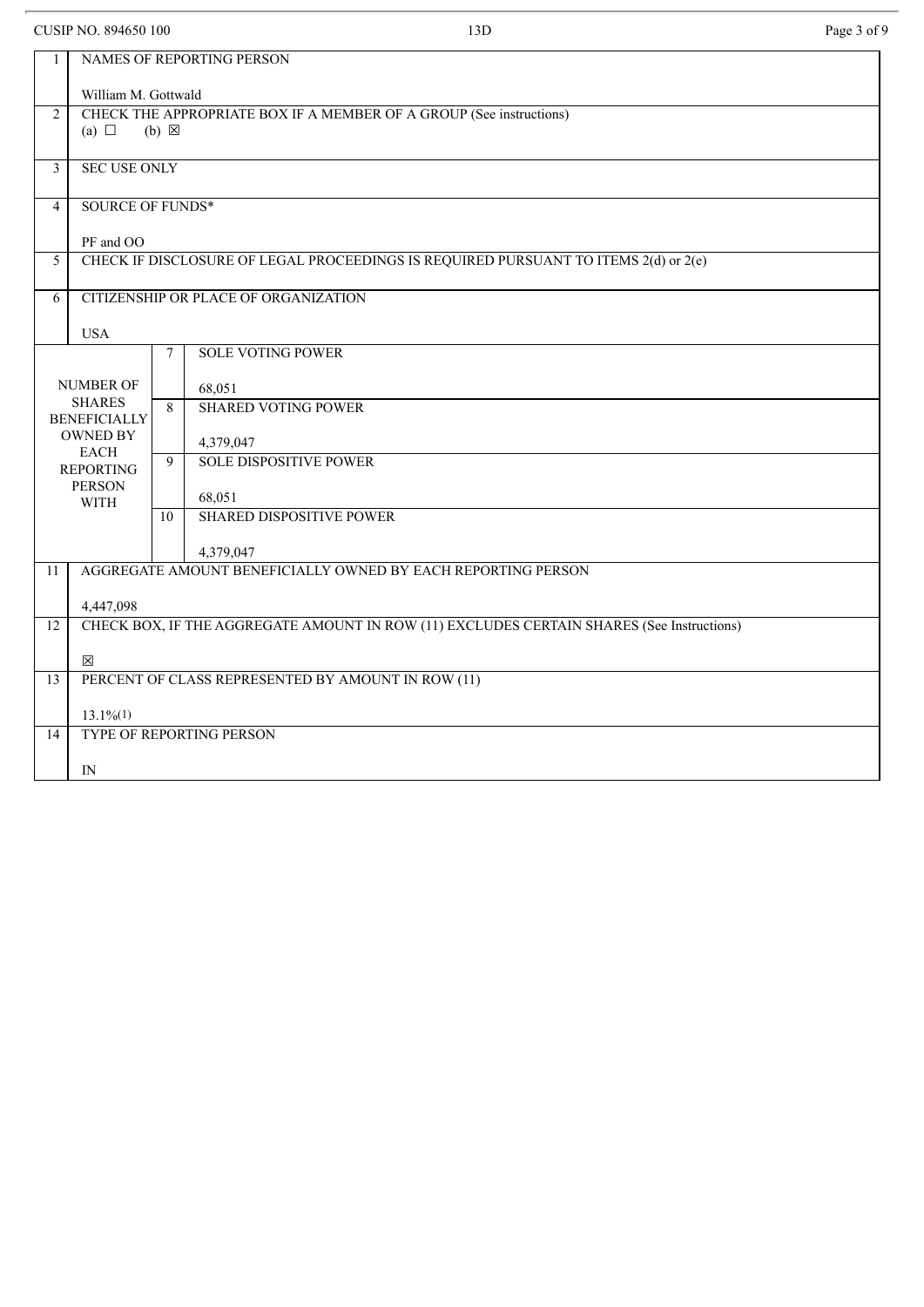CUSIP NO. 894650 100 **Page 4 of 9** 13D **Page 4 of 9** 

| $\mathbf{1}$ | NAMES OF REPORTING PERSON                                                                 |                 |                                                              |  |  |  |  |
|--------------|-------------------------------------------------------------------------------------------|-----------------|--------------------------------------------------------------|--|--|--|--|
|              | James T. Gottwald                                                                         |                 |                                                              |  |  |  |  |
| 2            | CHECK THE APPROPRIATE BOX IF A MEMBER OF A GROUP (See instructions)                       |                 |                                                              |  |  |  |  |
|              | (a) $\Box$                                                                                | $(b) \boxtimes$ |                                                              |  |  |  |  |
| 3            | <b>SEC USE ONLY</b>                                                                       |                 |                                                              |  |  |  |  |
|              |                                                                                           |                 |                                                              |  |  |  |  |
| 4            | SOURCE OF FUNDS*                                                                          |                 |                                                              |  |  |  |  |
| PF and OO    |                                                                                           |                 |                                                              |  |  |  |  |
| 5            | CHECK IF DISCLOSURE OF LEGAL PROCEEDINGS IS REQUIRED PURSUANT TO ITEMS 2(d) or 2(e)       |                 |                                                              |  |  |  |  |
| 6            | CITIZENSHIP OR PLACE OF ORGANIZATION                                                      |                 |                                                              |  |  |  |  |
|              | <b>USA</b>                                                                                |                 |                                                              |  |  |  |  |
|              |                                                                                           | $\tau$          | <b>SOLE VOTING POWER</b>                                     |  |  |  |  |
|              | <b>NUMBER OF</b>                                                                          |                 | 40,000                                                       |  |  |  |  |
|              | <b>SHARES</b>                                                                             | $\sqrt{8}$      | <b>SHARED VOTING POWER</b>                                   |  |  |  |  |
|              | <b>BENEFICIALLY</b><br><b>OWNED BY</b>                                                    |                 |                                                              |  |  |  |  |
|              | <b>EACH</b>                                                                               | 9               | 4,437,278<br><b>SOLE DISPOSITIVE POWER</b>                   |  |  |  |  |
|              | <b>REPORTING</b><br><b>PERSON</b>                                                         |                 |                                                              |  |  |  |  |
|              | <b>WITH</b>                                                                               |                 | 40,000                                                       |  |  |  |  |
|              |                                                                                           | 10              | <b>SHARED DISPOSITIVE POWER</b>                              |  |  |  |  |
|              |                                                                                           |                 | 4,437,278                                                    |  |  |  |  |
| 11           |                                                                                           |                 | AGGREGATE AMOUNT BENEFICIALLY OWNED BY EACH REPORTING PERSON |  |  |  |  |
|              | 4,477,278                                                                                 |                 |                                                              |  |  |  |  |
| 12           | CHECK BOX, IF THE AGGREGATE AMOUNT IN ROW (11) EXCLUDES CERTAIN SHARES (See Instructions) |                 |                                                              |  |  |  |  |
|              | 冈                                                                                         |                 |                                                              |  |  |  |  |
| 13           | PERCENT OF CLASS REPRESENTED BY AMOUNT IN ROW (11)                                        |                 |                                                              |  |  |  |  |
|              | $13.2\%/1)$                                                                               |                 |                                                              |  |  |  |  |
| 14           |                                                                                           |                 | TYPE OF REPORTING PERSON                                     |  |  |  |  |
|              | IN                                                                                        |                 |                                                              |  |  |  |  |
|              |                                                                                           |                 |                                                              |  |  |  |  |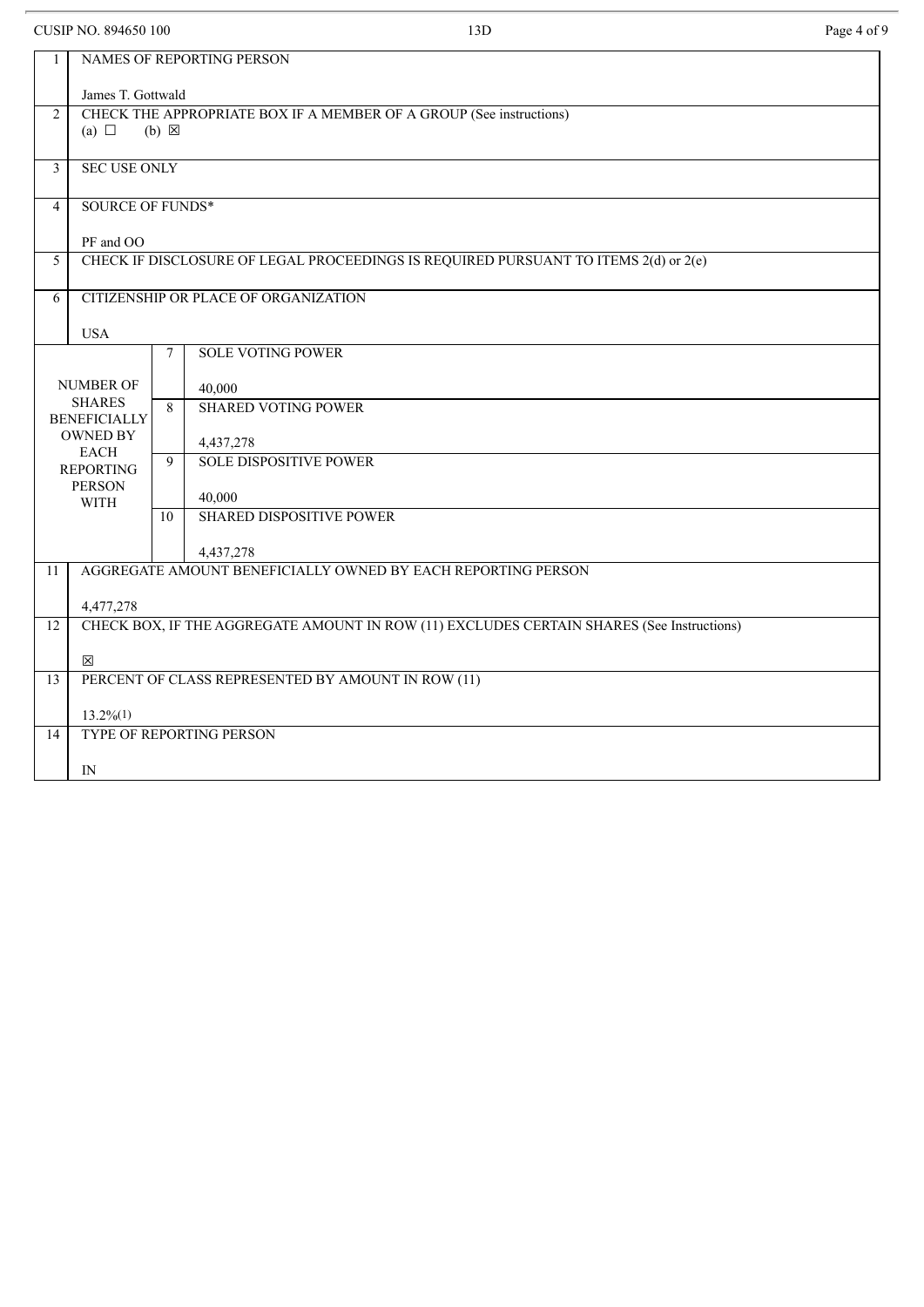CUSIP NO. 894650 100 **Page 5 of 9** 13D **Page 5 of 9** 2008 **Page 5 of 9** 2008 **Page 5 of 9** 

| 1                                         | NAMES OF REPORTING PERSON                                                                              |        |                                                              |  |  |  |  |
|-------------------------------------------|--------------------------------------------------------------------------------------------------------|--------|--------------------------------------------------------------|--|--|--|--|
|                                           | Floyd D. Gottwald, Jr. Living Trust                                                                    |        |                                                              |  |  |  |  |
| $\overline{2}$                            | CHECK THE APPROPRIATE BOX IF A MEMBER OF A GROUP (See instructions)                                    |        |                                                              |  |  |  |  |
| (a) $\Box$<br>$(b) \boxtimes$             |                                                                                                        |        |                                                              |  |  |  |  |
|                                           |                                                                                                        |        |                                                              |  |  |  |  |
| $\overline{3}$                            | <b>SEC USE ONLY</b>                                                                                    |        |                                                              |  |  |  |  |
| $\overline{4}$                            | <b>SOURCE OF FUNDS</b>                                                                                 |        |                                                              |  |  |  |  |
|                                           |                                                                                                        |        |                                                              |  |  |  |  |
| 5                                         | OO                                                                                                     |        |                                                              |  |  |  |  |
|                                           | CHECK IF DISCLOSURE OF LEGAL PROCEEDINGS IS REQUIRED PURSUANT TO ITEMS 2(d) or 2(e)                    |        |                                                              |  |  |  |  |
| CITIZENSHIP OR PLACE OF ORGANIZATION<br>6 |                                                                                                        |        |                                                              |  |  |  |  |
|                                           | <b>USA</b>                                                                                             |        |                                                              |  |  |  |  |
|                                           |                                                                                                        | $\tau$ | <b>SOLE VOTING POWER</b>                                     |  |  |  |  |
|                                           |                                                                                                        |        |                                                              |  |  |  |  |
|                                           | <b>NUMBER OF</b>                                                                                       |        | $\overline{0}$                                               |  |  |  |  |
|                                           | <b>SHARES</b><br><b>BENEFICIALLY</b>                                                                   | 8      | <b>SHARED VOTING POWER</b>                                   |  |  |  |  |
|                                           | <b>OWNED BY</b>                                                                                        |        | 1,794,869                                                    |  |  |  |  |
|                                           | <b>EACH</b><br><b>REPORTING</b>                                                                        | 9      | <b>SOLE DISPOSITIVE POWER</b>                                |  |  |  |  |
|                                           | <b>PERSON</b>                                                                                          |        |                                                              |  |  |  |  |
|                                           | WITH                                                                                                   |        | $\theta$                                                     |  |  |  |  |
|                                           |                                                                                                        | 10     | <b>SHARED DISPOSITIVE POWER</b>                              |  |  |  |  |
|                                           |                                                                                                        |        | 1,794,869                                                    |  |  |  |  |
| 11                                        |                                                                                                        |        | AGGREGATE AMOUNT BENEFICIALLY OWNED BY EACH REPORTING PERSON |  |  |  |  |
|                                           |                                                                                                        |        |                                                              |  |  |  |  |
| $\overline{12}$                           | 1,794,869<br>CHECK BOX, IF THE AGGREGATE AMOUNT IN ROW (11) EXCLUDES CERTAIN SHARES (See Instructions) |        |                                                              |  |  |  |  |
|                                           |                                                                                                        |        |                                                              |  |  |  |  |
|                                           | $\Box$                                                                                                 |        |                                                              |  |  |  |  |
| 13                                        | PERCENT OF CLASS REPRESENTED BY AMOUNT IN ROW (11)                                                     |        |                                                              |  |  |  |  |
|                                           | $5.3\%/1)$                                                                                             |        |                                                              |  |  |  |  |
| 14                                        |                                                                                                        |        | TYPE OF REPORTING PERSON                                     |  |  |  |  |
|                                           |                                                                                                        |        |                                                              |  |  |  |  |
|                                           | $00\,$                                                                                                 |        |                                                              |  |  |  |  |

Amendment No. 12 amends and supplements Amendment Nos. 1 through 11 to the statement on Schedule 13D initially filed on August 15, 1989 with respect to shares of common stock (the "Common Stock") of Tredegar Corporation (the "Issuer"), and serves as the initial Schedule 13D filing for Reporting Persons James T. Gottwald and the Floyd D. Gottwald, Jr. Living Trust. The purpose for the filing of this Amendment No. 12 is to dissolve the group formed pursuant to Amendment No. 8 to the statement on Schedule 13D, to update the percentage of the Common Stock beneficially owned by John D. Gottwald and William Gottwald and their immediate families, and to update the Reported Parties to include James T. Gottwald and the Floyd D. Gottwald, Jr. Living Trust, the latter of which received the Common Stock owned by the late Floyd D. Gottwald, Jr.

1 In computing the percentage ownership, each of the Reporting Persons assumed that there are 33,853,082 shares of common stock outstanding, as reported by Tredegar Corporation in its Quarterly Report on Form 10-Q for the period ended March 31, 2022, as filed with the Securities and Exchange Commission on May 9, 2022.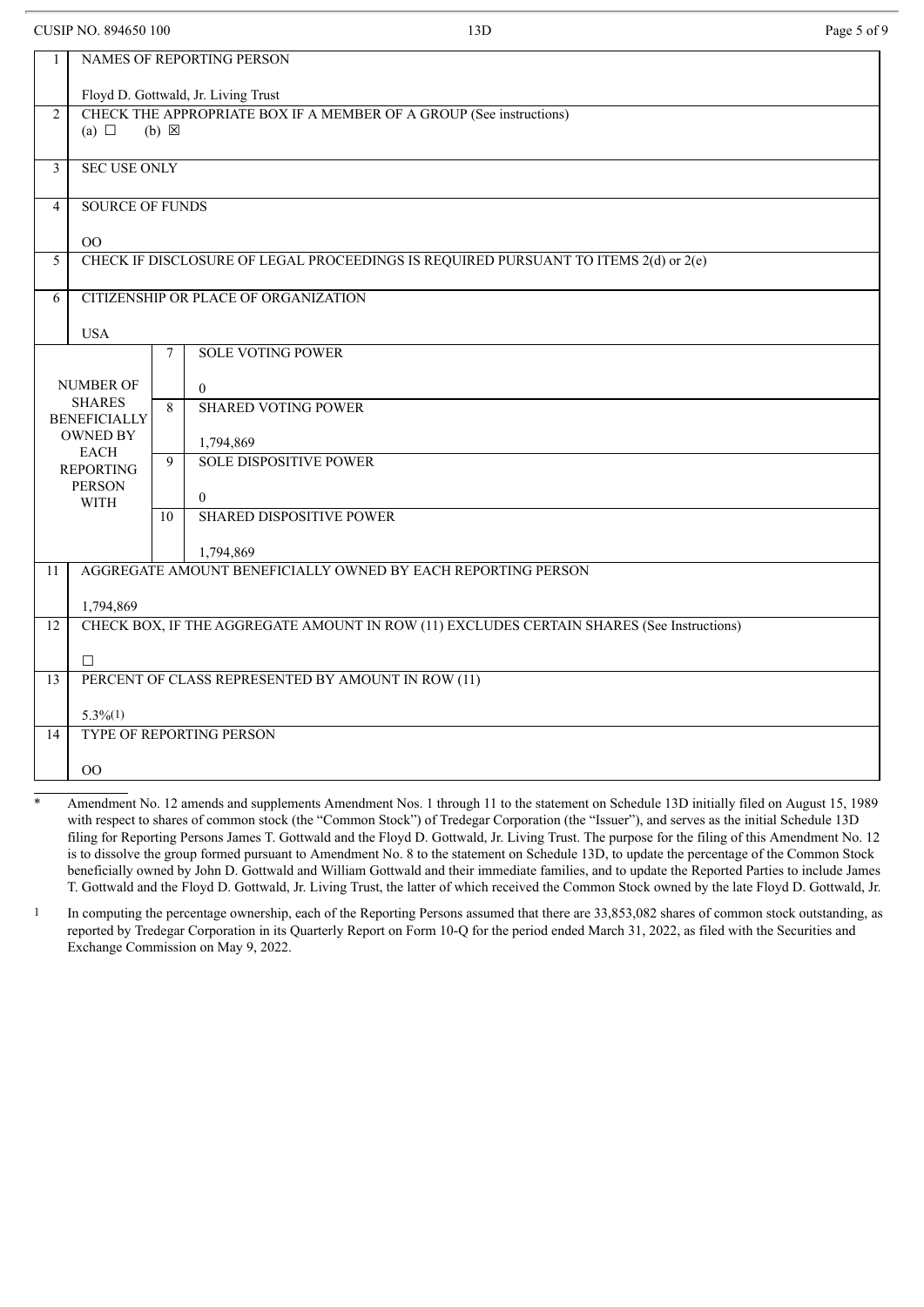#### Item 1. Security and Issuer.

This statement relates to the Common Stock of the Issuer, a Virginia corporation having its principal executive offices at 1100 Boulders Parkway, Richmond, Virginia 23225.

#### Item 2. Identity and Background.

Item 2 is hereby amended by adding the following:

James T. Gottwald

(a)-(c) The business address of James T. Gottwald is 3600 River Road West, Goochland, VA 23063. The present principal occupation/employment of James T. Gottwald is retired.

(d)-(e) During the last five years, James T. Gottwald has not been convicted in a criminal proceeding (excluding traffic violations or similar misdemeanors) or been a party to a civil proceeding of a judicial or administrative body of competent jurisdiction and as a result of such proceeding is or was subject to a judgment, decree or final order enjoining future violations of, or prohibiting or mandating activities subject to, federal or state securities laws or finding any violation with respect to such laws.

(f) James T. Gottwald is a citizen of the United States of America.

#### Floyd D. Gottwald, Jr. Living Trust

(a)-(b) The business address of the Floyd D. Gottwald, Jr. Living trust is 330 South 4th Street, Richmond, VA 23219.

(d)-(e) During the last five years, the Floyd D. Gottwald, Jr. Living Trust has not been convicted in a criminal proceeding (excluding traffic violations or similar misdemeanors) or been a party to a civil proceeding of a judicial or administrative body of competent jurisdiction and as a result of such proceeding is or was subject to a judgment, decree or final order enjoining future violations of, or prohibiting or mandating activities subject to, federal or state securities laws or finding any violation with respect to such laws.

#### Item 3. Source and Amount of Funds or Other Consideration.

Since the filing of Amendment No. 11, John D. Gottwald and William M. Gottwald have acquired shares pursuant to quarterly awards under the Issuer's director compensation program, and John D. Gottwald further acquired an aggregate 5,790 shares in open-market purchases that occurred on May 22, 2014, May 23, 2014, and June 6, 2014. The Floyd D. Gottwald, Jr. Living Trust received 1,794,869 shares of Common Stock on May 4, 2022, with such shares transferred from the brokerage accounts of the late Floyd D. Gottwald, Jr., pursuant to the terms such accounts following the death of Floyd D. Gottwald, Jr.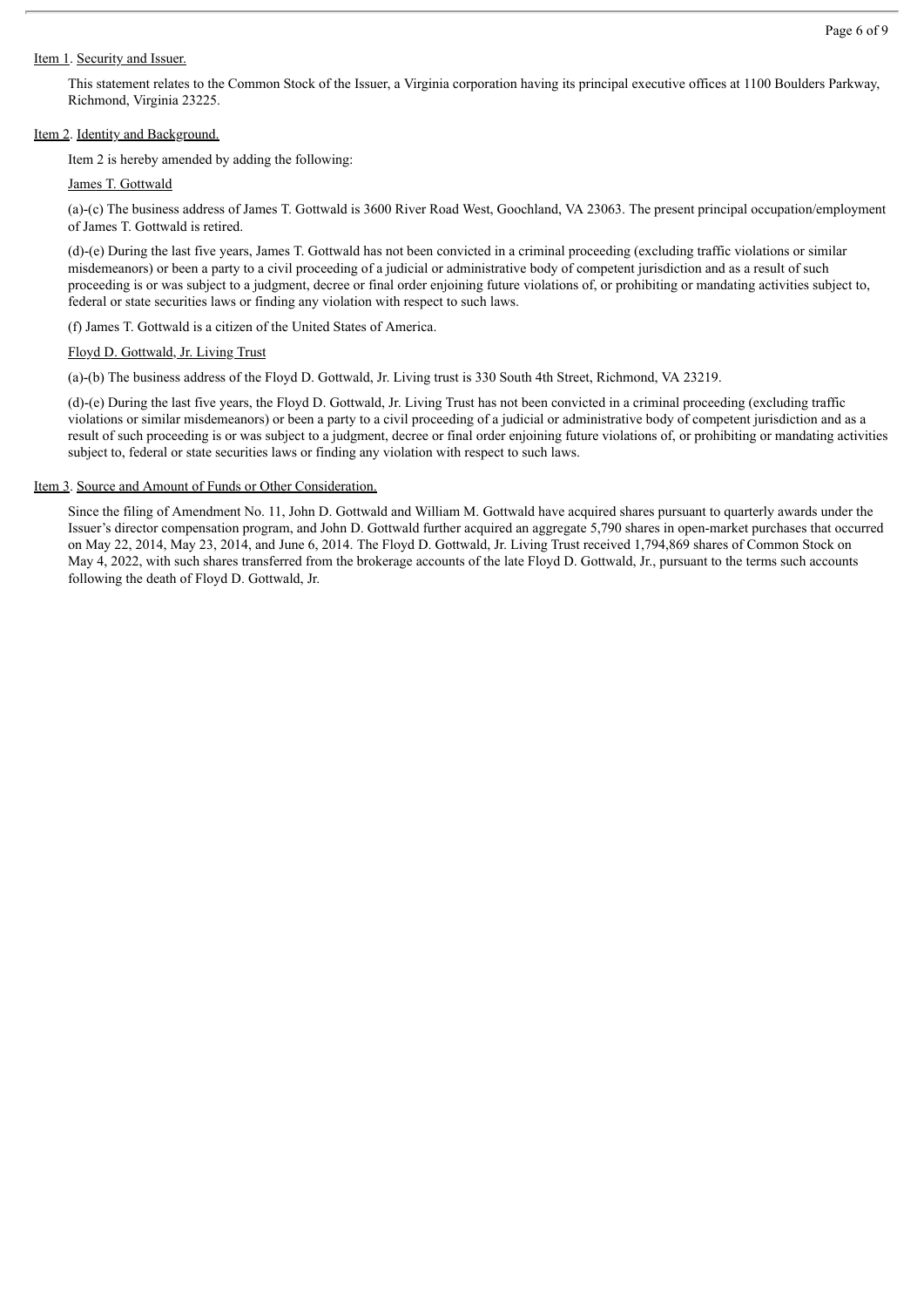#### Item 4. Purpose of the Transaction.

Item 4 is amended by adding the following: The information set forth in Items 3 and 6 of this Amendment No. 12 to the statement on Schedule 13D is incorporated by reference in its entirety into this Item 4.

#### Item 5. Interest in Securities of the Issuer.

- (a) Amount Beneficially Owned: 6,650,771 shares2
	- Percentage of Class Owned: 19.6%
- (b) Number of shares as to which such persons have:
	- (i) sole power to vote or to direct the vote  $-2,016,406$
	- (ii) shared power to vote or to direct the vote  $-4,634,365$
	- (iii) sole power to dispose of or to direct the disposition of  $-2.016,406$
	- (iv) shared power to dispose of or to direct the disposition of  $-4,634,365$
- (c) John D. Gottwald received 2,485 shares of Common Stock on April 1, 2022, pursuant to the Issuer's director compensation program. William M. Gottwald received 1,826 shares of Common Stock on April 1, 2022, pursuant to Issuer's director compensation program. On May 4, 2022, the Floyd D. Gottwald, Jr. Living Trust received 1,794,869 shares of the Issuer's Common Stock, with such shares transferred from the brokerage accounts of the late Floyd D. Gottwald, Jr., pursuant to the terms such accounts relating to the death of Floyd D. Gottwald, Jr. There have been no transactions by James T. Gottwald in the past 60 days involving shares of the Issuer's Common Stock.
- (d) Other persons have the right to receive or the power to direct the receipt of dividends from, or the proceeds from the sale of the 4,634,365 of the shares described in Items 5(b)(ii) and (iv). However, none of any such person's individual interest relates to more than five percent of the class of securities for which this Form is filed.
- <sup>2</sup> This does not include any shares held by the adult children of John D. Gottwald, William M. Gottwald and James T. Gottwald who do not live with their fathers, which shares aggregate less than 1%. The filing of this statement shall not be construed as an admission that, for the purposes of Section 13(d) or 13(g) of the Securities Exchange Act of 1934, James T. Gottwald, John D. Gottwald and William M. Gottwald are the beneficial owners of the shares described in Items 5(b)(ii) and (iv). See Item 5(d).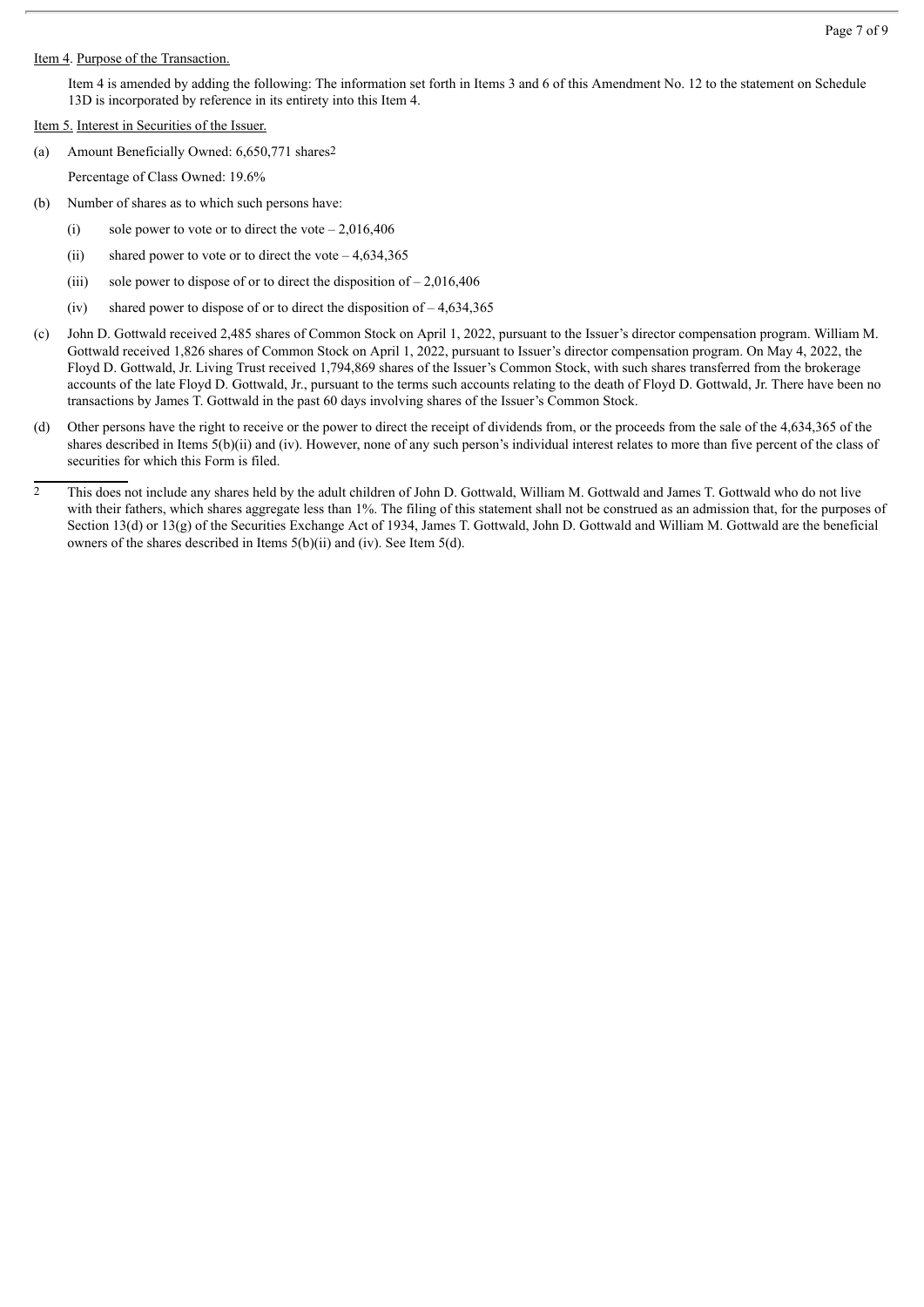Item 6. Contracts, Arrangements, Understandings or Relationships with Respect to Securities of the Issuer.

John D. Gottwald, William M. Gottwald and James T. Gottwald are brothers, and all three serve as trustees to the Floyd D. Gottwald, Jr. Living Trust. This form is being filed because the Reporting Parties could be deemed to be a group for purposes of Schedule 13D even though there is no agreement between them with respect to the acquisition, retention, disposition or voting of shares of the Issuer's Common Stock.

There are no contracts, arrangements, understandings or relationships (legal or otherwise) between John D. Gottwald, William M. Gottwald and James T. Gottwald and any other person with respect to securities of the Issuer.

#### Item 7. Material to be Filed as Exhibits

1. Agreement between John D. Gottwald, William M. Gottwald, James T. Gottwald and the Floyd D. Gottwald, Jr. Living Trust with respect to the filing of this Amendment No. 12 to the statement to Schedule 13D.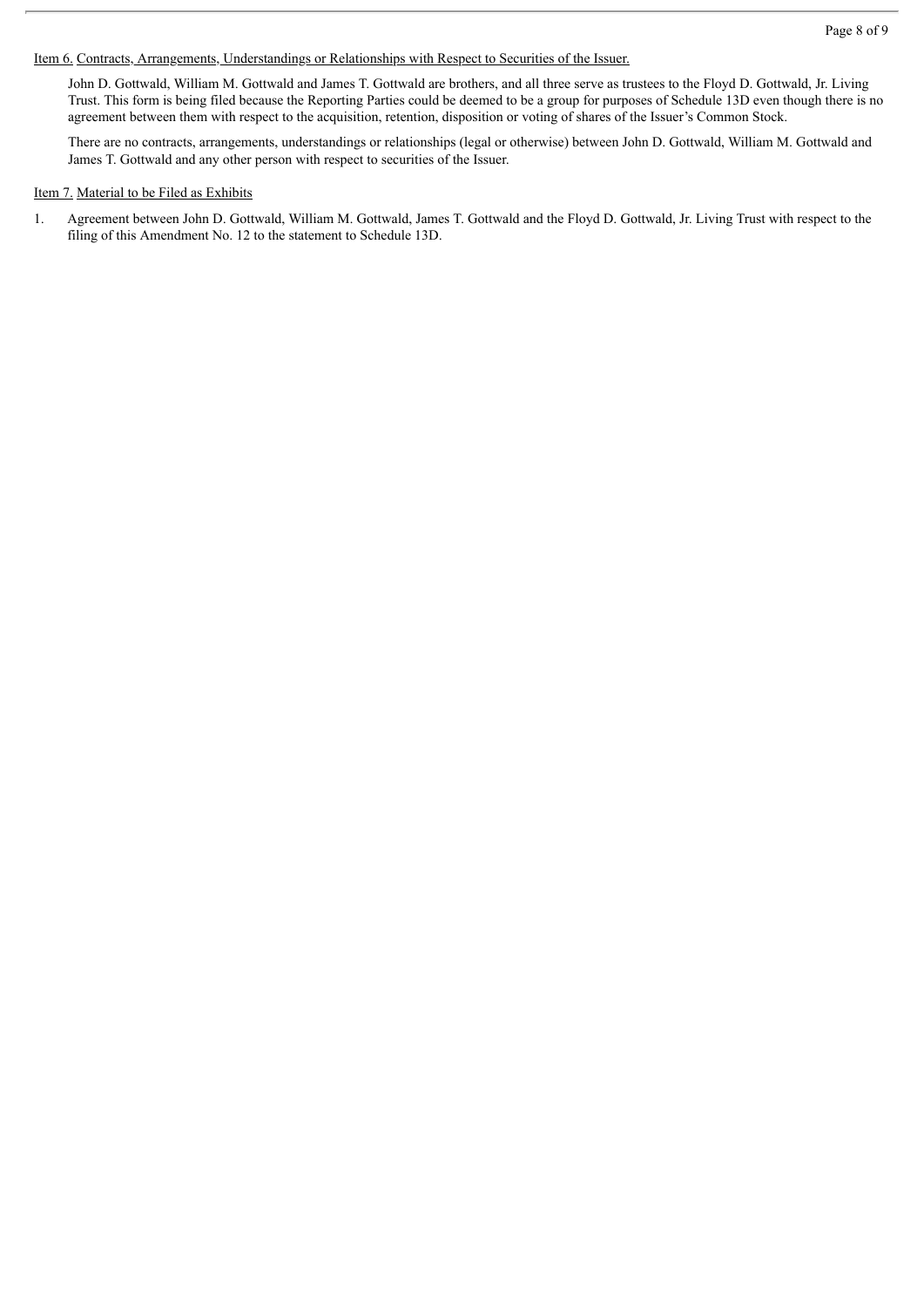After reasonable inquiry and to the best of their knowledge and belief, the undersigned certify that the information set forth in this statement is true, complete and correct.

Dated: May 16, 2022

/s/ John D. Gottwald John D. Gottwald

/s/ William M. Gottwald William M. Gottwald

/s/ James T. Gottwald James T. Gottwald

Floyd D. Gottwald, Jr. Living Trust

/s/ James T. Gottwald, as trustee By: James T. Gottwald, as trustee